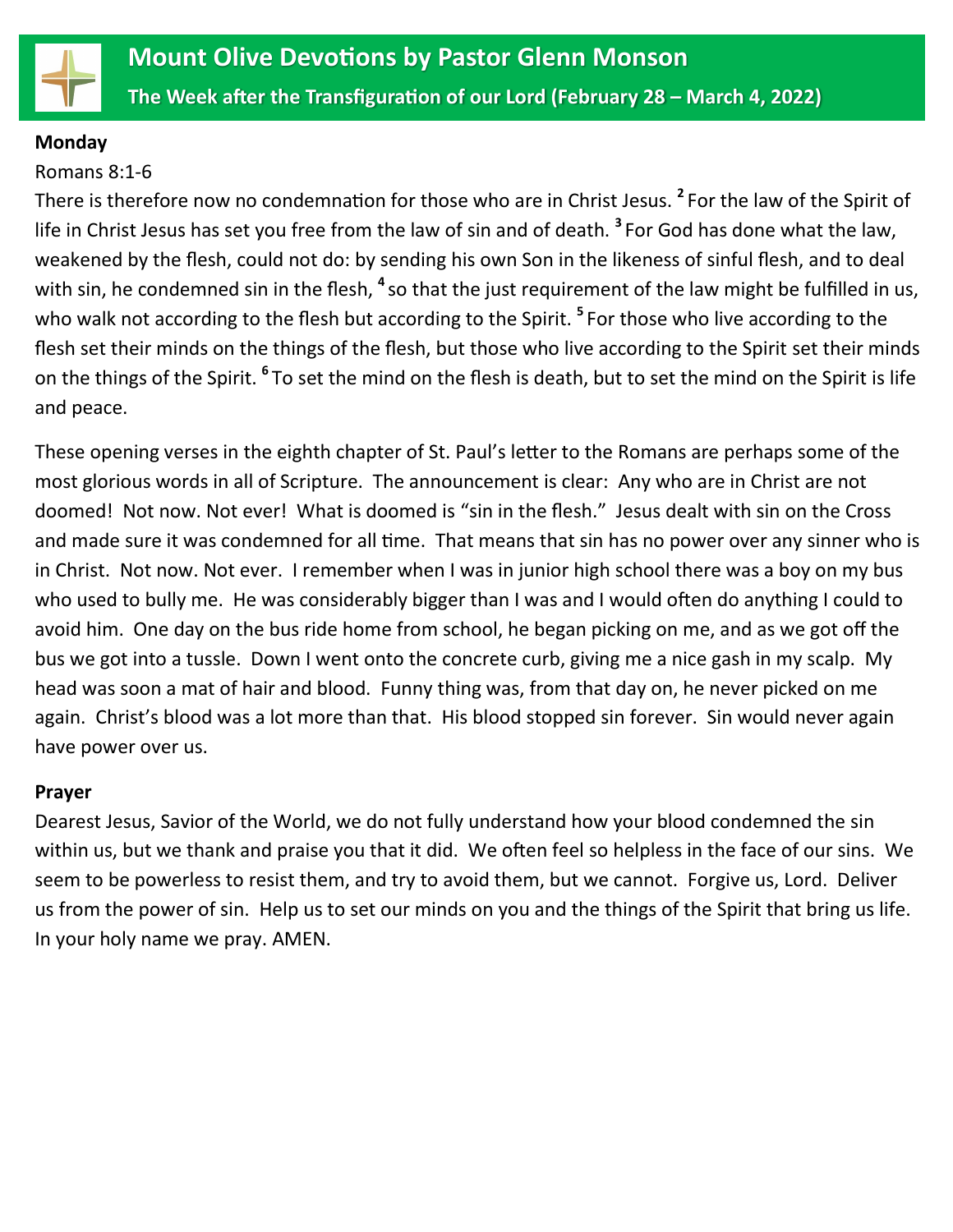# **Tuesday**

# I John 2:7-11, 15-17

**7** Beloved, I am writing you no new commandment, but an old commandment that you have had from the beginning; the old commandment is the word that you have heard. **<sup>8</sup>** Yet I am writing you a new commandment that is true in him and in you, because the darkness is passing away and the true light is already shining. **<sup>9</sup>** Whoever says, "I am in the light," while hating a brother or sister, is still in the darkness. **<sup>10</sup>** Whoever loves a brother or sister lives in the light, and in such a person there is no cause for stumbling. **<sup>11</sup>** But whoever hates another believer is in the darkness, walks in the darkness, and does not know the way to go, because the darkness has brought on blindness.

**<sup>15</sup>**Do not love the world or the things in the world. The love of the Father is not in those who love the world; <sup>16</sup> for all that is in the world—the desire of the flesh, the desire of the eyes, the pride in riches comes not from the Father but from the world. **<sup>17</sup>** And the world and its desire are passing away, but those who do the will of God live forever.

Many years ago now, a friend of mine I was in bible study with came up with an unforgettable way of remembering verse 16 in this passage. He thought of it this way: the desire of the flesh is the desire to *indulge*; the desire of the eyes is the desire to *possess*; and the pride in riches is the desire to *impress*. As I have thought about it over the years, this continues to make sense to me. The way of the world, which St. John says is passing away, is all about indulging, possessing, and impressing. There are many things that we are tempted to indulge in: food, drink, sex, foolish talk. There are also constant temptations to try to possess more and more of everything: a fatter bank account, a bigger house, fancier clothes, more extravagant toys. And the temptation to impress is constant, with voices everywhere encouraging us to inflate our own egos even at the expense of everyone else's. While giving in to these temptations can feel good for a moment, in the end we always end up poorer and sadder when all is said and done. Why? Because the world and its temptations are passing away, "but those who do the will of God live forever."

# **Prayer**

Gracious God, save us from temptations. We are so easily seduced by all that makes us feel good for a moment, but finally leaves us empty. Fill us with your Spirit so that real life, life to the full, the kind of life that does not pass away, will be ours. In your holy name we pray. AMEN.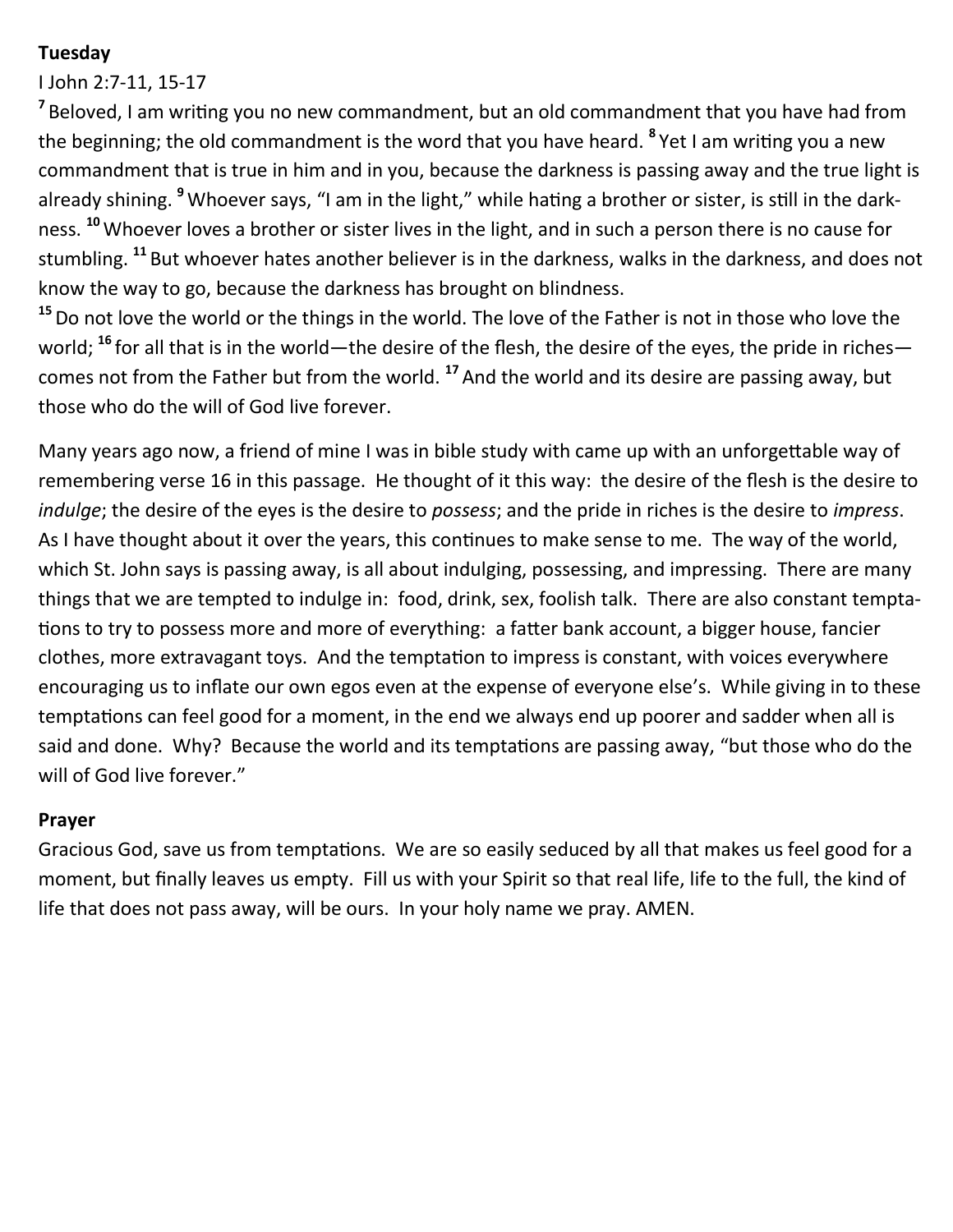### **Wednesday**

Now Jacob looked up and saw Esau coming, and four hundred men with him. So he divided the children among Leah and Rachel and the two maids. **<sup>2</sup>** He put the maids with their children in front, then Leah with her children, and Rachel and Joseph last of all. **<sup>3</sup>** He himself went on ahead of them, bowing himself to the ground seven times, until he came near his brother.**<sup>4</sup>** But Esau ran to meet him, and embraced him, and fell on his neck and kissed him, and they wept. **<sup>5</sup>**When Esau looked up and saw the women and children, he said, "Who are these with you?" Jacob said, "The children whom God has graciously given your servant." <sup>6</sup> Then the maids drew near, they and their children, and bowed down; **<sup>7</sup>** Leah likewise and her children drew near and bowed down; and finally Joseph and Rachel drew near, and they bowed down. **<sup>8</sup>** Esau said, "What do you mean by all this company that I met?" Jacob answered, "To find favor with my lord." <sup>9</sup> But Esau said, "I have enough, my brother; keep what you have for yourself." **<sup>10</sup>** Jacob said, "No, please; if I find favor with you, then accept my present from my hand; for truly to see your face is like seeing the face of God—since you have received me with such favor. **<sup>11</sup>** Please accept my gift that is brought to you, because God has dealt graciously with me, and because I have everything I want." So he urged him, and he took it.

The story of the two brothers, Jacob and Esau, is a long and conflicted one. Their conflict begins when they are boys, and lingers long into their adulthood. Finally, after each man has acquired much wealth and large families, they meet at the river Jabbok. Jacob is clearly fearful that his brother, Esau, is yet holding a grudge against him, and he comes to this meeting, bowing on the ground, referring to himself before Esau as "your servant." Esau, for his part, has no interest in revenge or continued estrangement. On the contrary, he longs for reconciliation. Jacob, well aware of his own sins toward his brother, is overcome with emotion at this graciousness. He says, "Truly to see your face is like seeing the face of God – since you have received me with such favor." This story reminds us, though we often forget it, that reconciliation is always like this; it is sweet beyond words. When we find our way to reconciliation with someone we have wronged, or with someone who has wronged us, it is always a win-win situation. Everyone is blessed, for as the psalmist says, "Though weeping may continue for the night, joy comes in the morning."

### **Prayer**

Gracious and Loving God, your reconciliation with us through Christ is sweet indeed. Our separation from you is over, our sins are forgiven, and we are able to start again. Give us courage to seek reconciliation with all with whom we are estranged, whether by our hand or theirs. As we have been forgiven, so let us forgive. In your precious name we pray. AMEN.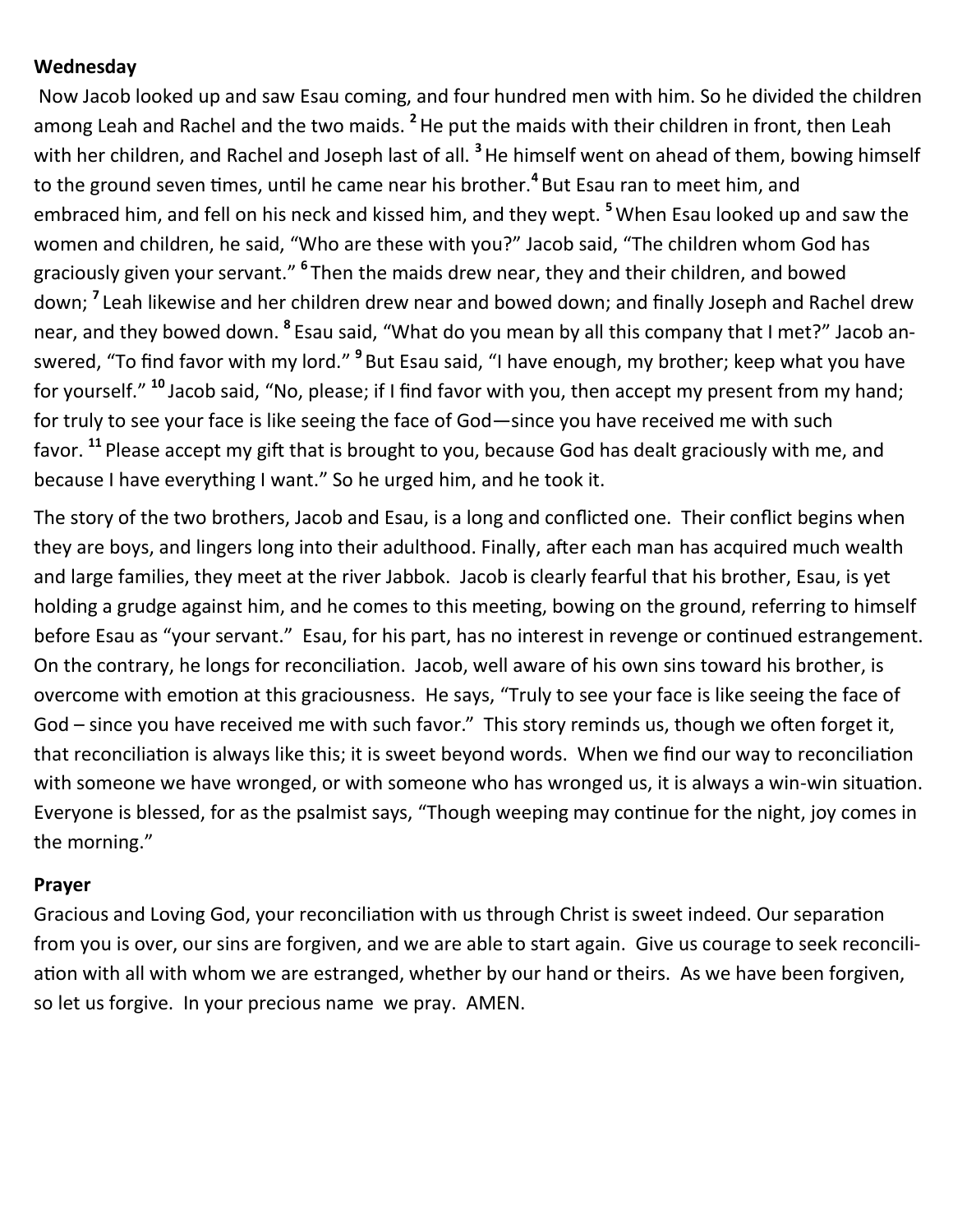# **Thursday**

I Samuel 24:1-10

When Saul returned from following the Philistines, he was told, "David is in the wilderness of Engedi." **2** Then Saul took three thousand chosen men out of all Israel, and went to look for David and his men in the direction of the Rocks of the Wild Goats. **<sup>3</sup>** He came to the sheepfolds beside the road, where there was a cave; and Saul went in to relieve himself. Now David and his men were sitting in the innermost parts of the cave. <sup>4</sup> The men of David said to him, "Here is the day of which the LORD said to you,

'I will give your enemy into your hand, and you shall do to him as it seems good to you.'" Then David went and stealthily cut off a corner of Saul's cloak. **<sup>5</sup>** Afterward David was stricken to the heart because he had cut off a corner of Saul's cloak. <sup>6</sup> He said to his men, "The Lorn forbid that I should do this thing to my lord, the Lorn's anointed, to raise my hand against him; for he is the Lorn's anointed." <sup>7</sup> So David scolded his men severely and did not permit them to attack Saul. Then Saul got up and left the cave, and went on his way.**<sup>8</sup>** Afterwards David also rose up and went out of the cave and called after Saul, "My

lord the king!" When Saul looked behind him, David bowed with his face to the ground, and did obeisance. **<sup>9</sup>** David said to Saul, "Why do you listen to the words of those who say, 'David seeks to do you harm'? <sup>10</sup> This very day your eyes have seen how the LORD gave you into my hand in the cave; and some urged me to kill you, but I spared you. I said, 'I will not raise my hand against my lord; for he is the LORD's anointed.'

This story from Israel's history is taken from that period when King Saul was furiously hunting for David, who had been anointed as the next king of Israel. Saul, intensely jealous of David, was bent on killing him, and searched for him furiously. David, however, did not respond in kind. In this passage his own men urge David to kill Saul when he can, but he refuses, even feeling remorse at the humiliation he caused Saul. He knew that he had been anointed king of Israel, but he refused to disobey God's law, "You shall not kill," in order to claim the promised throne. David is an example for us whenever we are tempted to take matters into our own hands in regards to our own promotion. Perhaps we have been told we will receive a promotion at work, or an honor at school, or some distinction in the community. While it may be tempting to "enhance" the timing of this good fortune through wrongdoing and unfair play, this story reminds us that this is not the way of God. As the psalmist reminds us, "Not from the east or from the west and not from the wilderness comes lifting up; but it is God who executes judgment, putting down one and lifting up another." (Psalm 75).

# **Prayer**

Give us faith and patience, Almighty God, to await your blessing. In whatever state we find ourselves, help us to be faithful and humble. Keep us from temptations to put down others or cause their failure. Instead, lead us to support all those in authority and to trust that in our own time, you will bless us. In the name of Jesus we pray. AMEN.